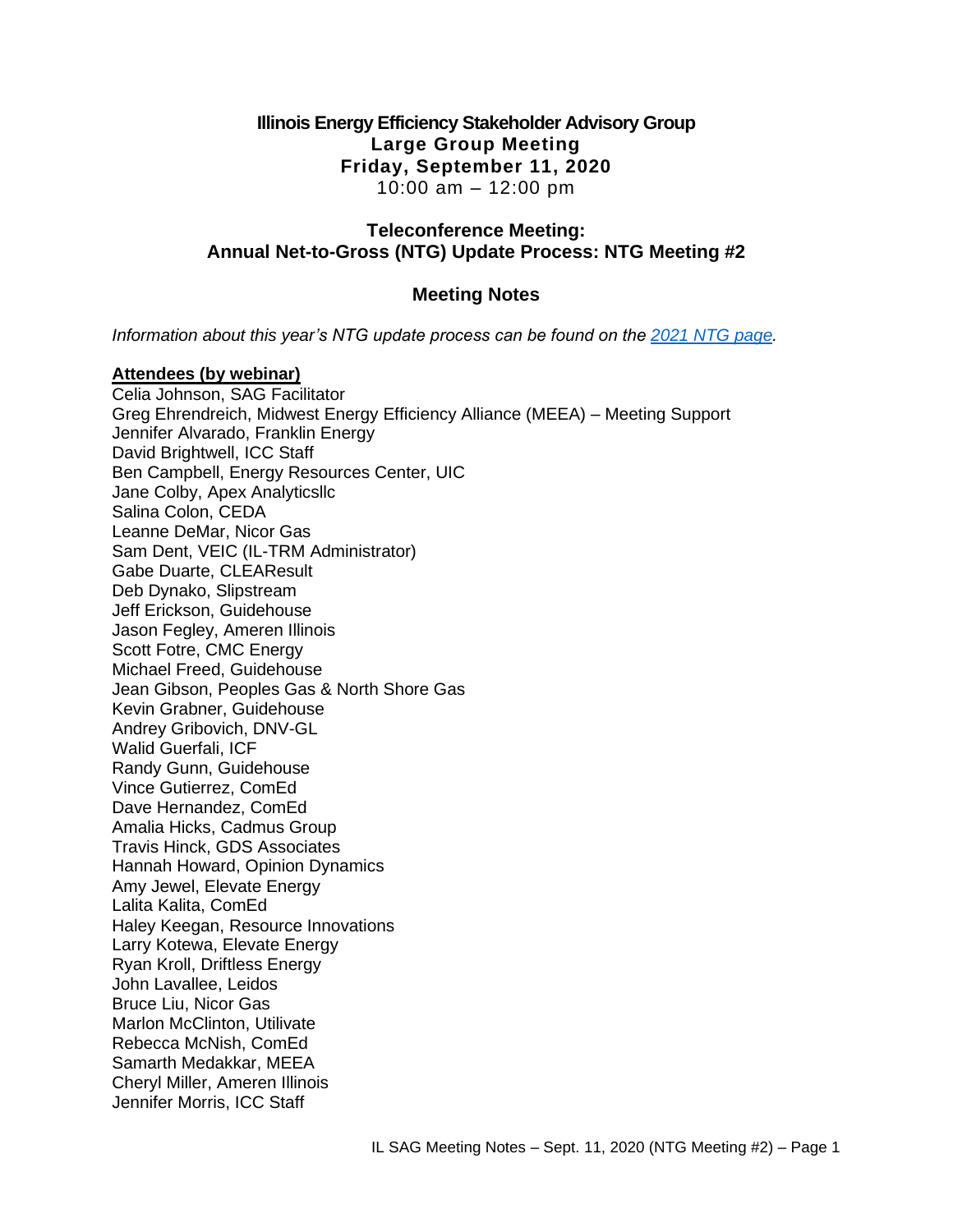Phil Mosenthal, Optimal Energy, on behalf of IL Attorney General's Office Rob Neumann, Guidehouse Dantawn Nicholson, ComEd Victoria Nielsen, Applied Energy Group Lorelei Obermeyer, CLEAResult Randy Opdyke, Nicor Gas Katie Parkinson, Apex Analytics Michael Pittman, Ameren Illinois Zach Ross, Opinion Dynamics Cheryl Seruto, Guidehouse Ramandeep Singh, ICF Jacob Stoll, ComEd Evan Tincknell, Opinion Dynamics Desiree Vasquez, Franklin Energy Andy Vaughn, Ameren Illinois Chris Vaughn, Nicor Gas Ted Weaver, First Tracks Consulting, on behalf of Nicor Gas Shelita Wellmaker, Ameren Illinois Christina Pagnusat, Peoples Gas & North Shore Gas Patricia Plympton, Guidehouse Arvind Singh, DNV-GL

**Meeting Notes**

Follow-up items identified in red.

#### **Opening & Introductions**

*Celia Johnson, SAG Facilitator*

**Purpose of Meeting:** To discuss follow-up on evaluator Net-to-Gross recommendations for the 2021 program year, identified during NTG meeting #1 on Sept. 3, 2020.

# **Follow-Up on Open NTG Values**

*Zach Ross, Opinion Dynamics Kevin Grabner, Guidehouse*

## **Ameren Illinois Follow-Up on NTG Values**

*Zach Ross, Opinion Dynamics*

- Opinion Dynamics is still awaiting results from standard/small business direct install and will provide at NTG meeting #3.
- Mid-stream lighting NTG recommendations: Current recommended values are 91.6% from PY9. Research this fall will be conducted. Currently recommending using the existing value. Phil had expressed that this was maybe too high.

*[Phil Mosenthal] We all know linear LED market is transforming. Study it is based on is 2017 participants when the tubes were more expensive and less well known. We do have some IL specific data on this that is more recent – ComEd survey last year of people that still have T12s. People least likely to do efficiency, probably. 38% said they would buy T-LEDs. Market share data shows last quarter 30% market share*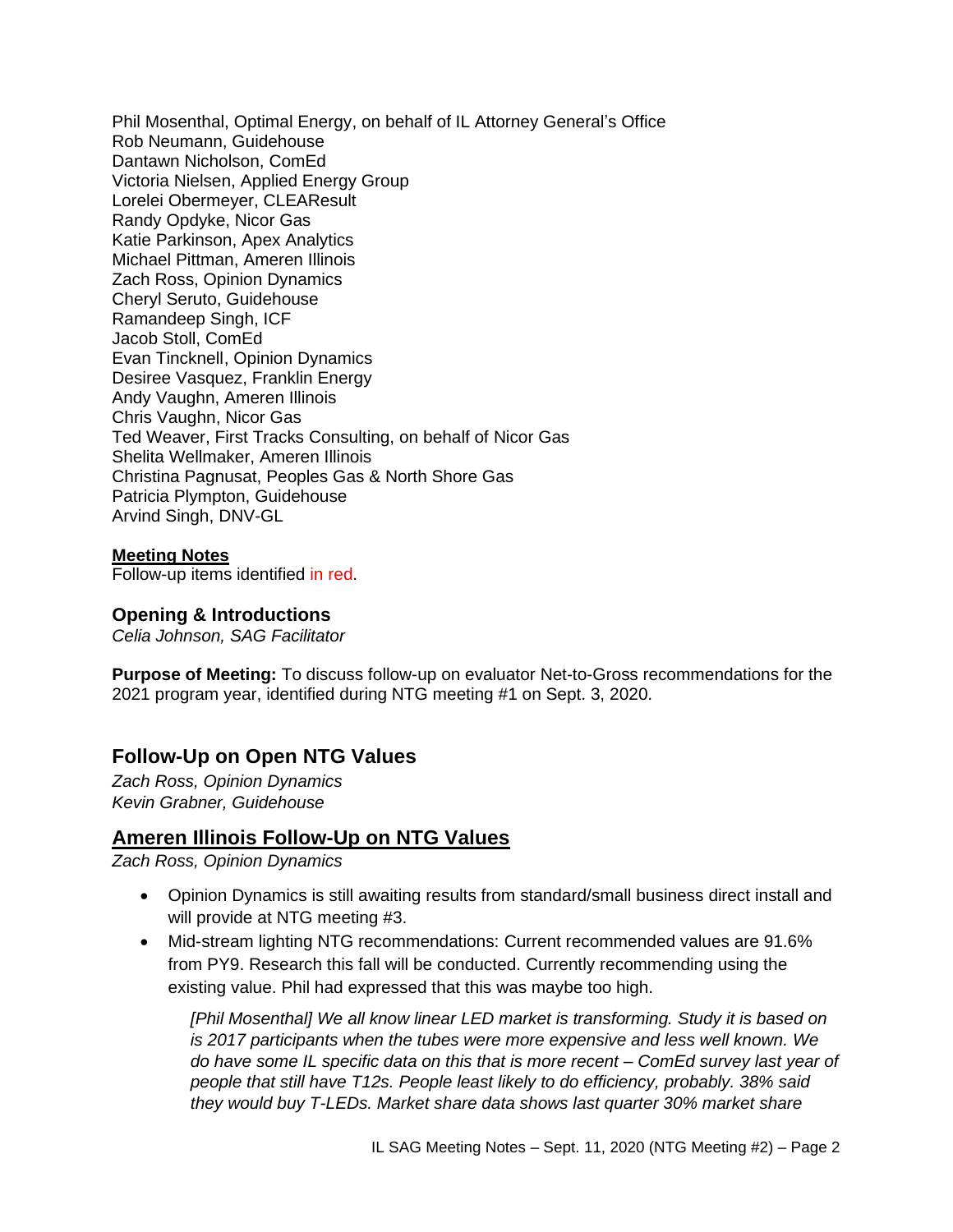*nationally. Market share was 25% in Q4 2019. Seems like it is rapidly growing. Projections report between 2020 and 2025. A number around 65% would be more reasonable.*

*[Zach Ross] I talked to ComEd about their midstream initiative. Their recommendation for linear LEDs was around 0.71. Your suggestion seems low considering that. Would say that we thought about what we could do here and we're uncomfortable with an arbitrary adjustment to NTG. Want to make recommendations off of actual IL data. 2 options. First, maintain this value the way we normally handle these, and update next year when research is available. Other potential possibility, outside of bounds of the way we normally do this, have a planned survey that would be ready roughly at close of calendar year. Can maybe accelerate that to November and then chose to use the results of that research for 2021. That puts it outside of the timeframe of this process and doesn't give the opportunity to discuss the same.*

*[Phil Mosenthal] I could live with that. Also interested in hearing how Ameren's midstream program is different than ComEd's. I'm not sure why Ameren's natural penetration would be very different from ComEd. The 0.71 value does seem much more in the ballpark. I would be okay with just adopting ComEd's as well.*

*[Zach Ross] As to the difference between the programs is that ComEd has been operating since, I think, PY5 or PY6. Ameren didn't begin until PY8.* 

*[Jennifer Morris] ComEd started with just CFLs and has evolved.*

*[Zach Ross] There are other differences as well, incentive levels or the way the program operates. I know the program collects account numbers and info from all participants, not like a typical point of sale program. I'd like to hear from Ameren*  before we commit to a potential option of using the value from our research that will *be completed*

*[Andy Vaughn] One of the major things that we think we have done [for Ameren IL] is promote this as an early replacement measure. We have a strong marketing campaign in this area. Another thing is an installation incentive beyond the midstream incentive for some customers to help promote that they should install the technology prior to burnout. Strong marketing pieces makes it different, though don't know all the details about how the ComEd program works. Believe these would lead to a higher NTG.*

*[Phil Mosenthal] You say this is a midstream program. Is this buying down at retail outlets where it would pick up other TLED markets as well?*

*[Andy Vaughn] We're buying down at distributor locations, not at traditional retailers. Working with the major electrical distributors. Majority of sales are form local distributors that only serve Ameren territory. Some of the national companies are actually smaller component of this. Because we are working with local distributors, they are pushing it and we provide them lots of marketing materials to push it as well. Recognize the point it is likely lower, but don't think some of those other references are the best ones to use.*

*[Phil Mosenthal] Who is being surveyed?*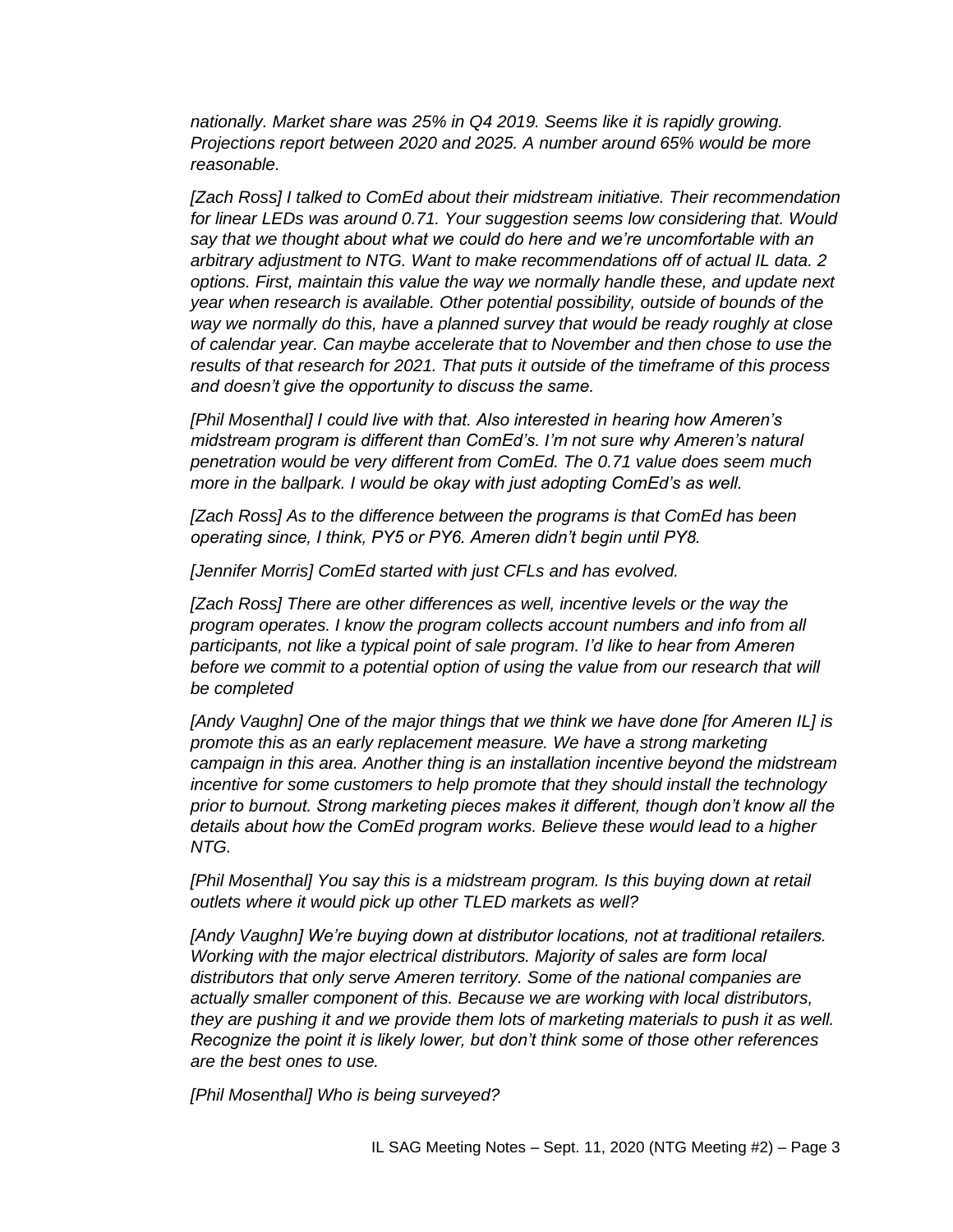*[Zach Ross] Participants in the program – because Ameren collects purchaser information, that is how we do the research for this program. Standard business freeridership battery from NTG TRM protocols.*

*[Phil Mosenthal] Is it acceptable to Ameren to wait for the results from the survey to determine this value?*

*[Andy Vaughn] I think that sounds like a good compromise and hopefully here before we launch for 2021 so we can adjust if there are any surprises. I think it is a good idea.* 

*[Phil Mosenthal] I'm comfortable with that. While ComEd's program has been around*  for a while, that might influence the NEMA national data, and most states don't have *any at all. IL might still be higher than the national average.*

*[Zach Ross] I agree in terms of the national results. At NTG meeting #3 we can present a specific timeline about when we will have that value and how we will distribute it, who needs to be copied on the distribution like Phil.* 

*[Phil Mosenthal] All makes sense. The other two line-items there, are those screw in LEDs?*

*[Zach Ross] May just be legacy values – never made a huge portion of the incentives to begin with but they are there still in case they come back.*

*[Andy Vaughn] Not currently part of incentives, some consideration of bringing them back. Because of Ameren's high 2021 goals, might try to bring them back as we watch participation levels throughout the 2021 year. Over 90% is linear LEDs and the rest is the specialty categories.*

*[Phil Mosenthal] So that's separate from the retail buydown, where you might pick up some commercial customers?*

*[Andy Vaughn] Yes, this is distributors only. On Retail Products, it's more 50/50 standard and specialty LEDs. 5-6% there gets allocated to commercial.*

*[Zach Ross] We sample in proportion to the preponderance of measures in the population and weight to the share they have had in the past.*

*[Phil Mosenthal] I could live with a single number for all of these.*

*[Jennifer Morris] It looks like advanced thermostats are listed. Has that been in the program?*

*[Zach Ross] Ameren is thinking about adding that into the program. Are we in agreement on how to proceed on midstream lighting? [Yes – in NTG meeting #3 Opinion Dynamics will provide a proposed path forward/timing for survey results]*

• Advanced Thermostats: Business advanced thermostat is tied to how the TRM characterizes the measure. Some of the analyses to determine the values already incorporates net effects. The matched comparison group against non-participants already incorporates some free rider effects. Consistent with past treatment, we think the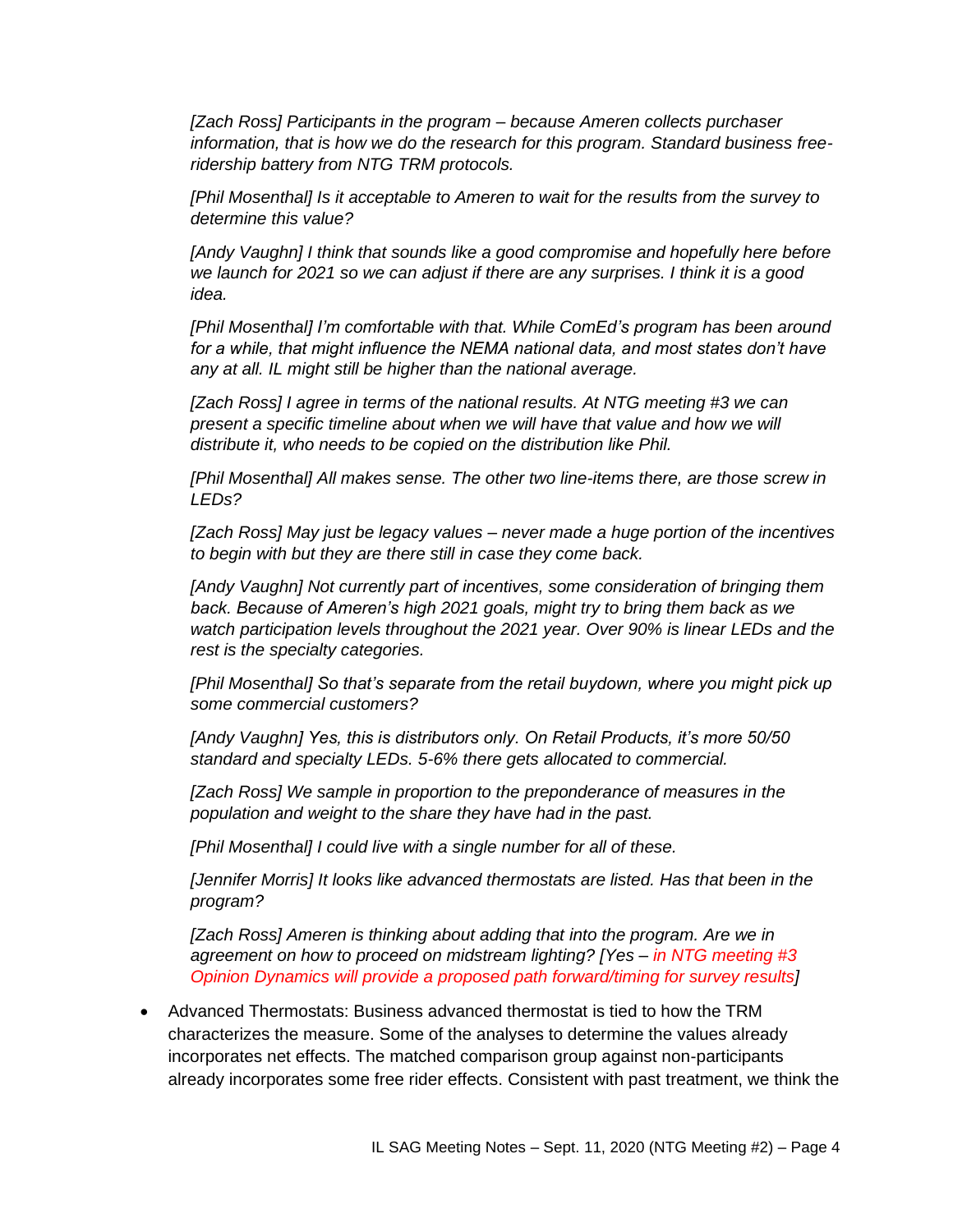best treatment is to not apply an additional NTG adjustment. We changed how business advanced thermostats were categorized in TRM 9.

*[Jennifer Morris] It would be good to hear from the ComEd team whether they had a recommendation this year.*

*[Zach Ross] This is also tied to the residential side as well.*

*[Phil Mosenthal] Not sure about the study for the heating side. Ameren hasn't committed to fully adopting the results of the Guidehouse study on the cooling side. Is that the study you are referencing? The comparison group there was with people who did become participants and wouldn't represent a net number.*

*[Zach Ross] The business side study was a small commercial thermostat study that Guidehouse did. Only includes results form programable thermostats. We think it is the best current study. It was compared against current year nonparticipants. How that characterizes it in the TRM, seems like not having a NTG adjustment is appropriate. Residential is different. We'll discuss that next.*

*[Jeff Erickson] As a point of reference, I don't believe we have a recommended NTG value for business thermostats at all – not in our spreadsheet.*

*[Zach Ross] I reached out to Laura [from Guidehouse] to discuss.*

*[Jennifer Morris] Jeff is yours "N/A" like this?*

*[Jeff Erickson] This value is not in our ComEd spreadsheet at all.*

*[Phil Mosenthal] On the commercial study, you said it was for programmable thermostats. Therefore, the savings estimate is for manual to programmable. Is there any adjustment to the TRM to reflect participants that may already have a programmable t-stat? If not, that should maybe be captured in the NTG value.*

*[Zach Ross] I don't remember where we landed on that issue, can we pick this one back up in meeting #3 to make sure we and Guidehouse are on the same page?*

*Follow-up: Discuss business advanced thermostats in NTG meeting #3.*

- [Zach Ross] We added a VRCx recommendation; same as ComEd.
- David asked about the Income Qualified pool pump recommendation. We think it is appropriate if we find out that any pool pumps were rebated to income qualified. We will have to look carefully before we apply any to IQ, but we'd like to keep it in if needed.
- Residential Advanced Thermostat: recommendation based on almost final TRM deliverable from earlier this week. Characterized same as in v7 & v8. 8% cooling reduction for electric energy and demand, so we think we should maintain the value we have traditionally used. If the Ameren characterization changes in the final TRM, then we can revisit this but no basis to change anything now.

*[Phil Mosenthal] If Ameren adopts the new TRM value [for res advanced thermostats], what is their position is going to be?*

*[Andy Vaughn] As far as I understand, Ameren does not have a decision on that at this point.*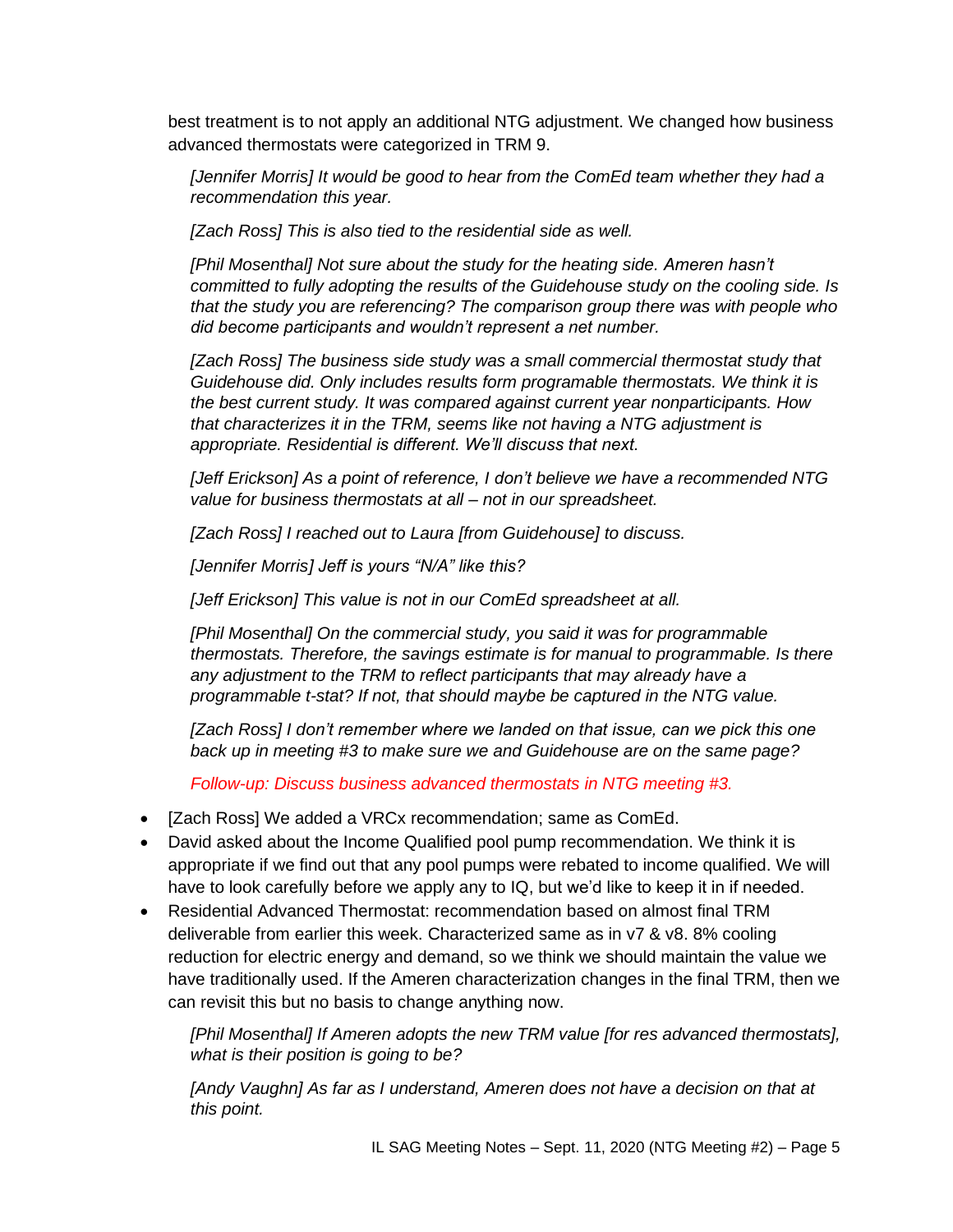*[Zach Ross] Should Ameren change their characterization, we will revisit. We think there will be differences on the net adjustment for heating and cooling because they are from different studies and methodologies. We have submitted comments to VEIC speaking to this. The TRM NTG attachment does say that we need to clarify this in the TRM measures.* 

*[Phil Mosenthal] It's different between electric only and gas-electric.*

*[Zach Ross] We will revisit this as soon as we know if there is any change in how the measure will be characterized.*

*[Sam Dent] With NTG different for heating and cooling, is that implementable?*

*[Zach Ross] On the evaluation side it is, don't know about implementation side. I will send our detailed comments.* 

• One further advanced thermostat note – there is a separate recommendation for Smart Savers – currently N/A as we discussed. Because it is an IQ measure it will still have an effective 1.0 recommendation for that program even if the characterization changes.

*[Phil Mosenthal] Issue with LEDs was specific to midstream and would understand a DI would use a different number that would be higher.*

*[Jennifer Morris] I'm concerned about the residential advanced thermostats. If Ameren decides they aren't going to adopt the ComEd Study, even that study shows savings are a little less than in TRM, it seems then like there should be an adjustment to that 8% that isn't based on a specific study. I would like to see an adjustment on the electric side. On the heating side, I understand that's from the Guidehouse study.* 

*[Phil Mosenthal] I agree. That 8% is from a lit review and the market share is growing over time.* 

*[Zach Ross] I understand those positions but why would we adjust the 8% value that we used in 2018-2020 and discussed that it was inappropriate to apply to that value?*

*[Jennifer Morris] We have new evidence from an AMI study now, robustly developed, and showing that the savings are less than the gross amount.*

*[Zach Ross] It's not a net number, we can't parse out what effect in that value is net and what is gross. I understand what you are saying and that there is new evidence. I'm having a hard time thinking about how research we have would be used to adjust the 8% value. Don't know what net effects really are or are not accounted for. We agreed as a group not to apply a net adjustment. Would be ideal to have a robust Ameren specific gross number and apply a robust Ameren NTG adjustment.*

*[Jennifer Morris] I believe there is an Ameren Missouri study.*

*[Zach Ross] We have some exploratory research we did for Ameren Illinois – participant process research. No formal reporting in this fashion, but we collected some free ridership data.*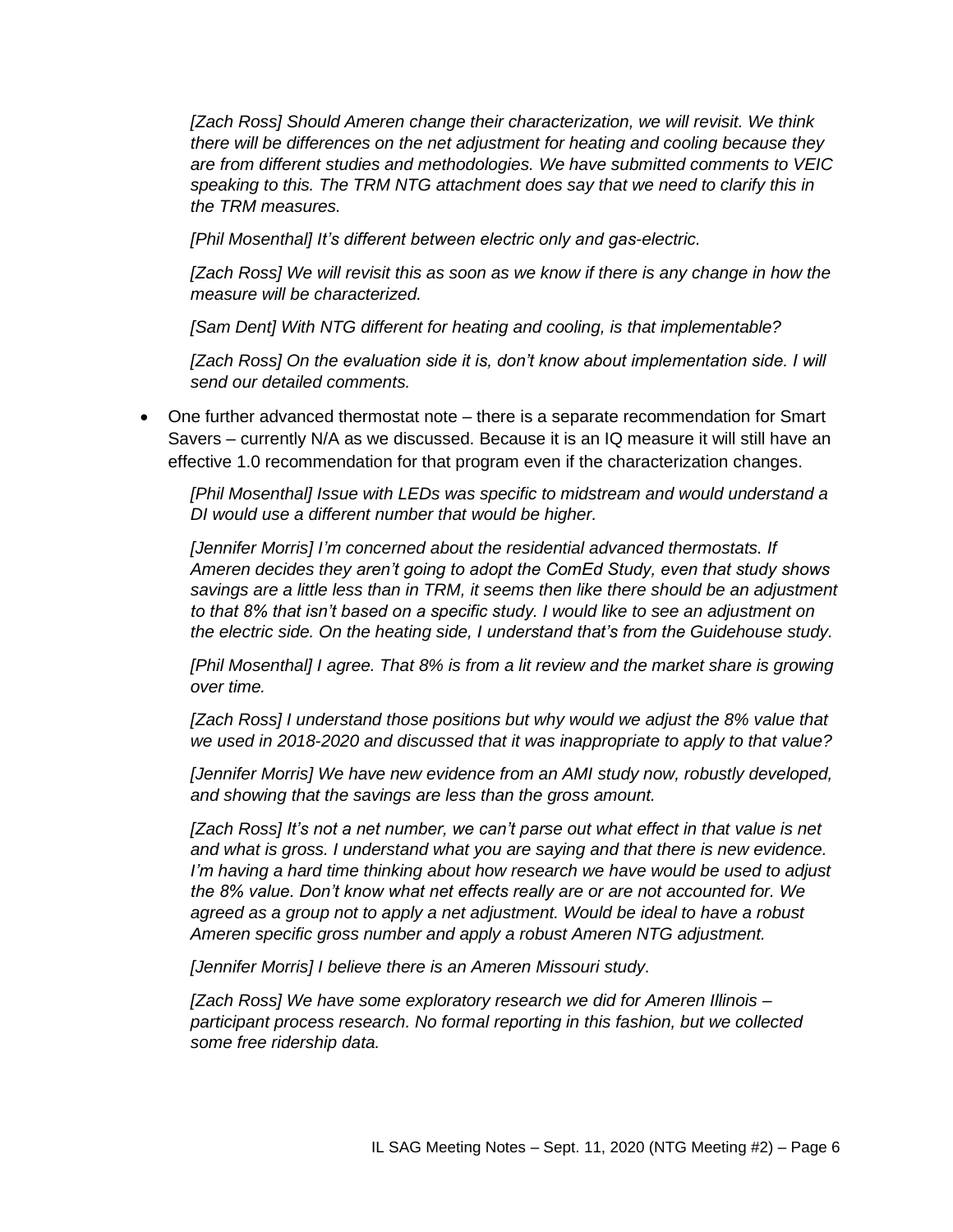*[Jennifer Morris] I thought you had seen a number of early adopters – potentially NTG would be less than one. Could you provide that result and look at Ameren Missouri to see how their program compares? That would be helpful for the discussion.*

*[Zach Ross] Yes.*

• Appliance Rebates NTG Recommendations

*[Cheryl Miller] Ameren IL is not comfortable with these appliance NTG recommendation results. We haven't seen the report to support the results. Ameren Illinois Retail Products has similar program design and implementer as ComEd and we're surprised by the disparity in those values. Also wanted to bring up that this is very recent (July-August) timeframe for this research. Is there a COVID impact on this? Is this an abnormal year? What was found or was that considered? We don't know because we haven't seen the report yet. We are interested in reviewing the results.*

*[Zach Ross] As Cheryl said this was very recent research. We're hoping to deliver the memo with results this week. I suggest we table this for NTG meeting #4 to give time to review the memo.* 

• Midstream HVAC Residential: Ameren is thinking they may have a midstream offering next year. No recent or any research because no similar programs offered before, so we recommended the default. Phil raised whether AC and Heat Pump could use our recent Residential HVAC research, but I think the program designs are different and default is better here.

*[Phil Mosenthal] My sense was these were both trade-ally driven and so that central AC value of 0.71 which was also trade ally driven so it seems like that would be more likely to be in the ballpark.*

*[Andy Vaughn] There is a difference. Previous program was trade-ally driven at the contractor level, selling to residential customers. New model is at the distributor level – distributors selling to trade allies.* 

*[Phil Mosenthal] It seems like you are capturing more of the market that way and could collect more free riders than under the other approach.*

*[Hannah Howard] I think that is not necessarily a different position on the recommendation, would talk to distributors to develop this value. We haven't found comparable values on the residential side. Starting some research for Ameren Missouri and that would be part of our methodology for updating this. Hard to say where this might end up.*

*[Phil Mosenthal] Are you anticipating any results before the end of the year?*

*[Hannah Howard] It's unlikely we will have that until next year.*

*[Zach Ross] This will be a high priority item for us to do this research as soon as we can because this is a significantly different program design. I don't think this 0.8 value will languish for many years or anything like that.*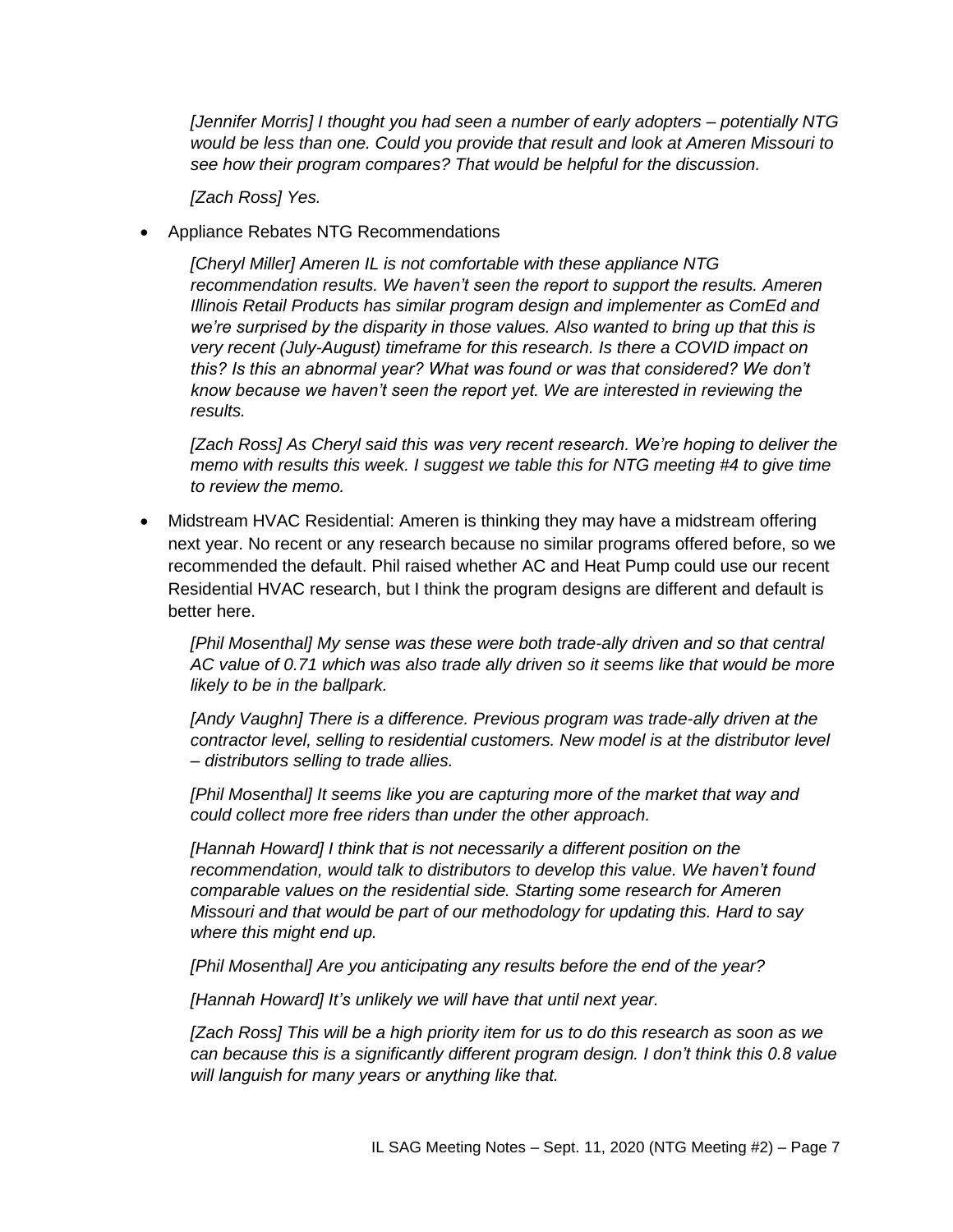*[Phil Mosenthal] I would like to think about reconsidering this one if we can get a value by the end of the year, otherwise would be okay with waiting.*

• Last item to note as a change since NTG Meeting #1 is that we added an IQ recommendation for direct distribution of efficient products – using 100% for all measures there. Kept the non-IQ recommendation just in case Ameren returns to a non-IQ model in the future.

*[Jennifer Morris] Has Ameren checked to make sure all measures they are considering for the next EE Plans have been included in this spreadsheet?*

*[Zach Ross] I would need to check on that.*

[Note: Upon further discussion, it is not a requirement of the Policy Manual to include planned NTG values in this year's NTG process for the next EE Plans].

# **Nicor Gas NTG Follow-up**

*Kevin Grabner, Guidehouse*

- For both gas utilities, I have two additions to address. First is adding in Virtual RCx for the gas utilities on the business side. VRCx with NTG of 100%. And need to clarify the business programmable thermostat and advanced thermostat – clarify what NTG if any should be applied to those pieces of equipment.
- Home Energy Rebates program inactive trade ally spillover value of 11% in column R. For those measures there is an inactive trade ally spillover value added, and questions came up on first meeting. One was at the time of the inactive spillover research, was there also active trade ally spillover. Answer to that is yes. Number of active trade ally change over the years from the early years – we researched those counts.
	- o Active trade ally spillover research in PY1 and repeated with 2019. PY1 active was 6% spillover value, from the sample of active allies not ratioed up to the population (would expect that to go down a bit if applied to the entire program). The active trade ally research was also repeated with 2019 trade allies. For Nicor that is 2% and it is scaled to the population. For PG/NSG that was 5%. So inactive trade ally spillover is 2-5x higher than active trade ally spillover. Process research along with the NTG research shows that most of the inactive trade ally spillover is from drop-out trade allies. Feedback they gave that the incentive wasn't worth the paperwork hassle and it wasn't completed by the trade ally or the customer. Incentive is consistent in the \$200-300 range, based on cost of implemental improvement. But not much compared to the cost of the whole project, so the rebate for that is something where they don't feel its worth the paperwork. The inactive/drop-out trade allies had high program awareness reported. One trade ally mentioned there is sometimes a split incentive so the person paying for the furnace is not the person named on the gas bill who would get the rebate – owner/tenant issue. Happens "more than I would have thought" according to trade ally. That could explain non-participant spillover. The logic in all of this is that the active trade allies are more willing to complete the paperwork, so lower spillover. We did check with other jurisdictions and some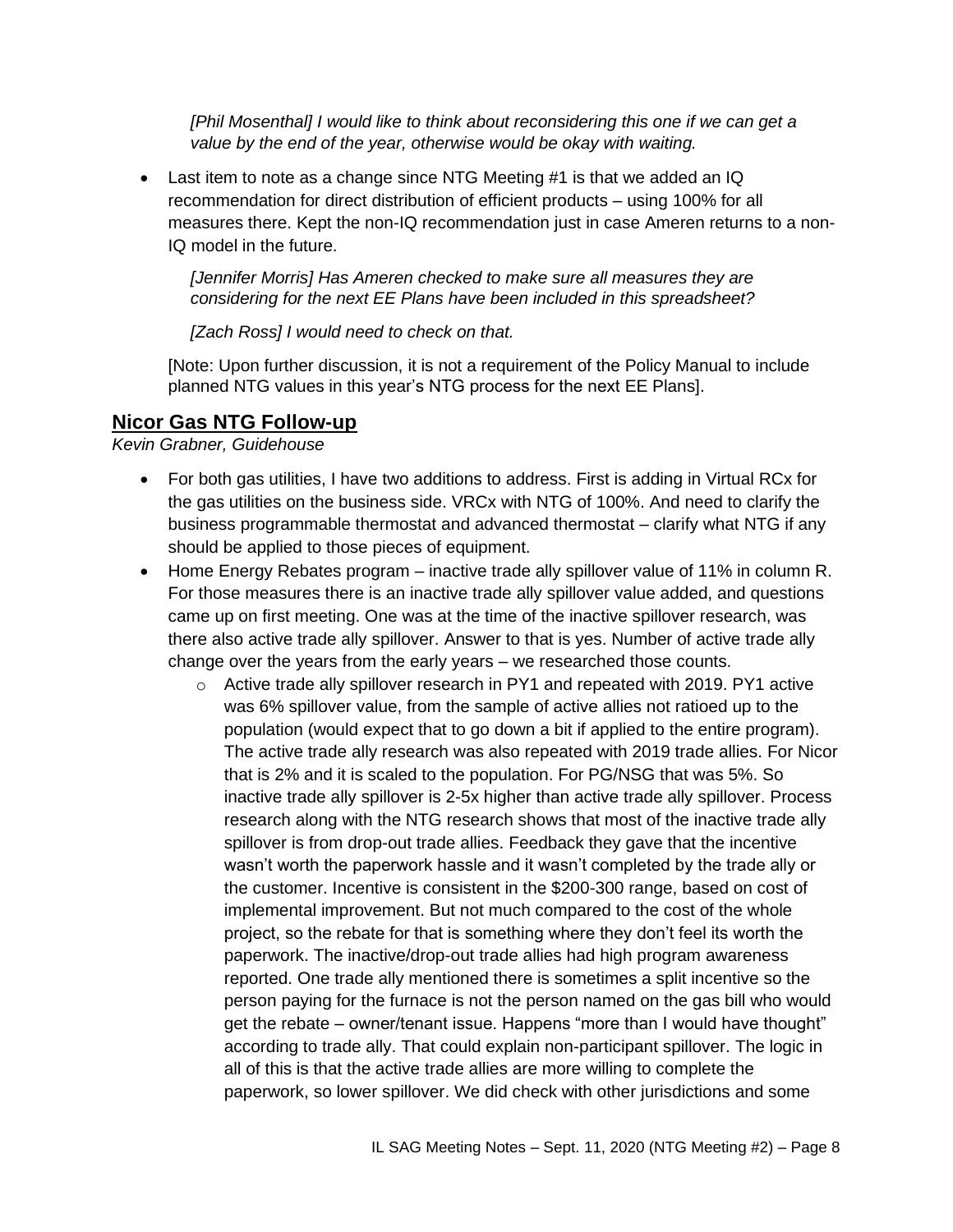secondary research. CA 23%, NY 25%, MA 24% values, so other jurisdictions are seeing nonparticipant spillover as well. That's the story of why these look the way they do.

 $\circ$  Number of trade allies – active 2019 compared to PY3. In PY 3 Nicor had 2800 unique active trade ally phone numbers, in 2019 we found about 1700 unique trade allies in the tracking data. Number of active trade allies has gone down over the years. PG/NSG also has this component and we have good set of data on their trade ally activity. In 2013, 1075 unique active trade allies; 2019 was 289. So has dropped quite a bit. Looking deeper, the counts were highest in PY2-4, leveled out PY5-current year. Tracks with portfolio funding. Thought the number has gone down, active trade allies that produce the most projects have been active in all the years. So it is mostly small volume trade allies that have dropped out. Doesn't appear that the active trade allies are expanding over the years.

*[David Brightwell] Sounds like they were evaluated around the same time. No further questions.*

- [Kevin Grabner] Residential New Construction: in the spreadsheet it was named Prescriptive New Construction but that's a misnomer. It's a package of prescriptive measures delivered through builders. We considered the earlier NTG value of 0.65 from joint program, the default 0.8, and secondary when we came up with this. Background on the 0.65 was 2015/PY4 research from joint program. That was with ComEd and was performance based with HERS raters and building energy modeling to verify the savings. When we diagnosed the NTG at that time, we had some conclusions that programs with higher NTG required more training to expand number of builders and relied on HERS raters to recruit builders. In sample we saw larger trade allies with free ridership. Recommended casting a wider net for more buildings. At that time the spillover was 0 for that program. New program is streamlined delivery, doesn't have the rating and modeling. They have 3 measure packages that represent the opportunities in the current code. Should allow easier participation and allow town homes and slab-on-grade to participate in the program and broaden the base. Catch more types of builders and constructions, free ridership could be lower on that. Secondary research couldn't find a direct comparable value. Time of sale offerings were in the 0.76 range. New construction performance based combined had values that were quite high – 0.92 to over 1.0 with high spillover. Difference between the program delivery and market focus, we felt the default 0.8 was the best starting point for this new effort.
- Commercial Food Service: update there was to how we would handle food service market transformation effort. Until there is an MT savings estimate made, the way we handle the small number of projects is to use the NTG of the program they are being rebated under. Until there is an MT estimate, it's evaluated as a resource acquisition savings.
- We will want to add the VRCx and address the thermostats as well.
- Joint Non-Residential New Construction. Last item where there was a question. Switched from a retrospective NTG value, then prospective, then in PY6 moved to a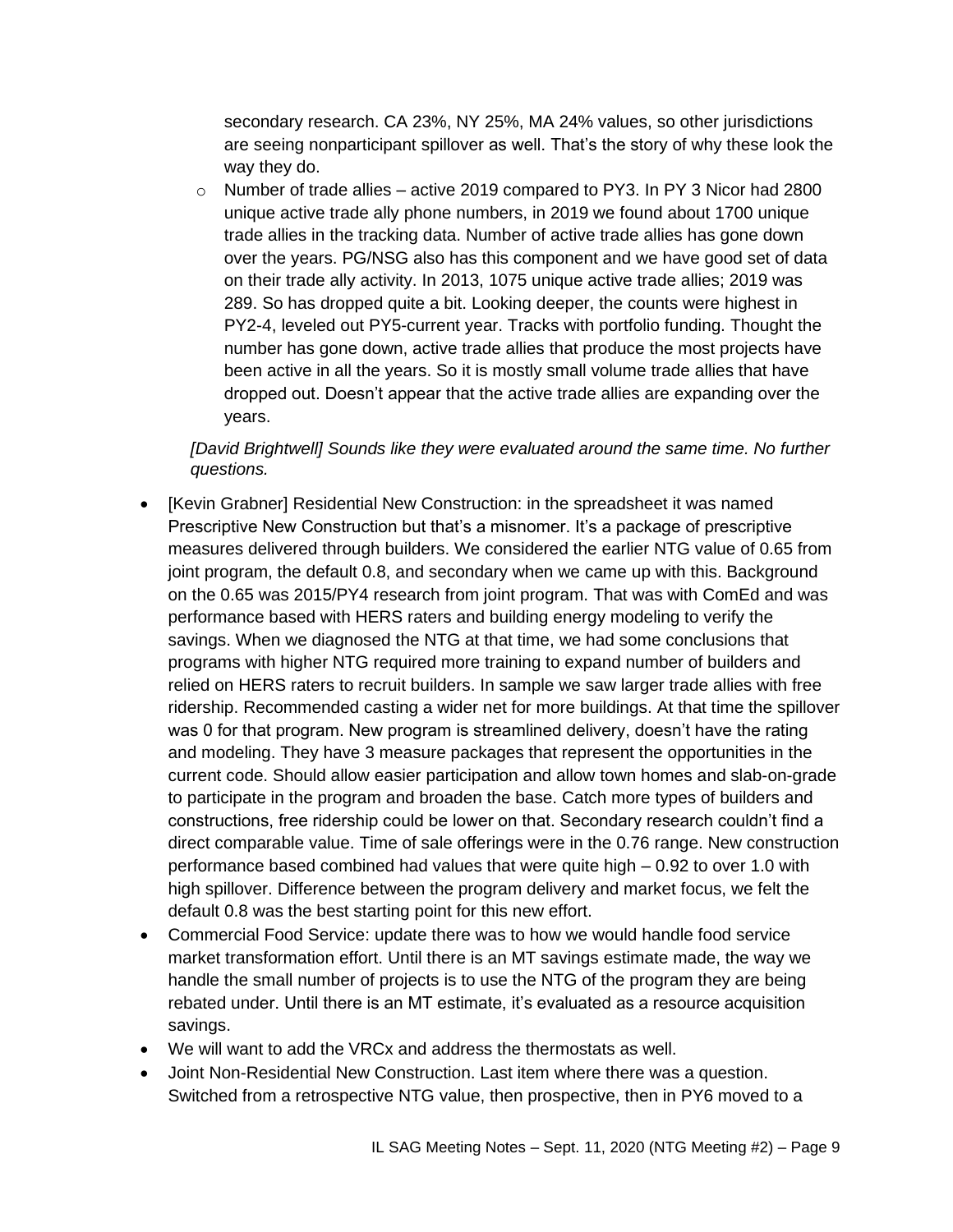three-year average. For 2020 moved to a four-year average. That was the logic in switching that the projects could take 2-3 years from application to savings. Projects completed and claimed could have different starting years and would fall under different codes. NTG for this program on gas side is based on a small sample year to year and is quite variable over time. Free ridership in any given research year varied from 67% to 8%. In any given year you could have projects that initiated from years, so the average would better represent long-lasting projects. The NTG and free ridership has gone up and down from year to year. On the gas side free ridership has gone up slightly year to year. For ComEd it also went up in last estimate. Depends on the mix of projects that come in.

## Follow-up in NTG Meeting #3: Business Advanced Thermostats

- If there is a business advanced t-stat value, it would need to be added for the gas utilities for the business energy efficiency rebate and small business programs.
- The savings for that measure for the heating side for commercial thermostats standard and advanced – is based on the residential savings value which is a net savings value.
- The question is whether you apply a NTG on the commercial side that references that value – no NTG applied on the residential.

*[Katie Parkinson] Can we also get information on what we think we are going to base any new non-residential NTG on if that's going to be under discussion? If you are going to add NTG to business thermostats, is there research out there we are thinking of applying?*

*[Kevin Grabner] The questions is whether or not to apply a NTG. Currently if it came through on commercial side if it was on small business, we would apply that program NTG and if it was on the business rebate program, we would apply that program NTG. Discussion from today sounded like there should not be an NTG applied to those thermostats because the underlying value comes from residential where there isn't an NTG applied.*

*[Jennifer Morris] Any recommendation on programmable thermostats for Ameren?*

*[Zach Ross] There hasn't been a program for that on the Ameren side for several years, so no recommendation.*

*[Kevin Grabner] On this both programmable and advanced get the same value. On residential there are two different measures with different numbers here.* 

# **Peoples Gas & North Shore Gas NTG Follow-up**

*Kevin Grabner, Guidehouse*

• No additional comments or questions – as noted above, follow-up on business advanced thermostats will be discussed in NTG meeting #3.

## **Closing & Next Steps**

*Celia Johnson, SAG Facilitator*

• NTG meeting #3 will be held on Friday, September 18 (10:00 am – 12:00 pm).